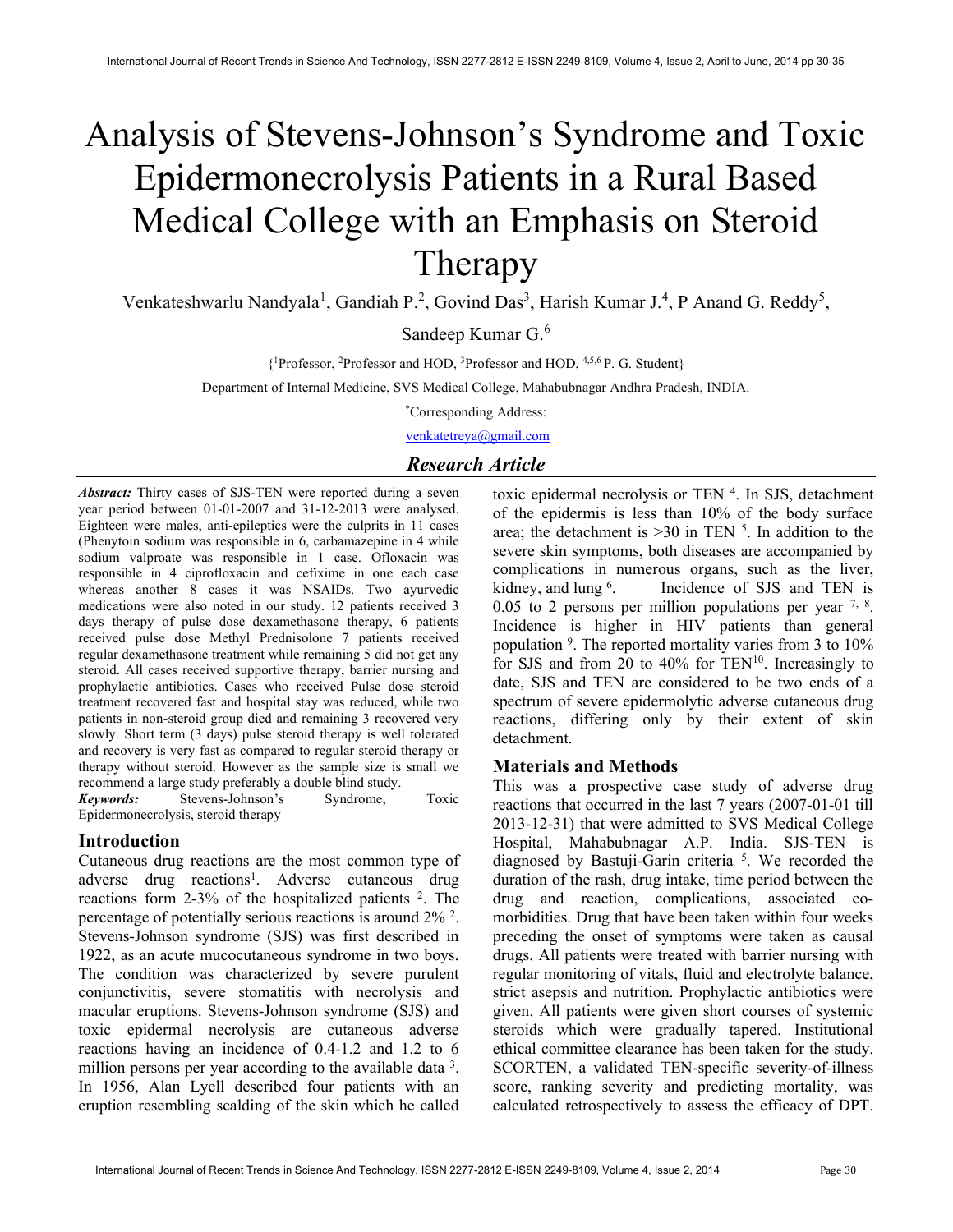SCORTEN is based on 7 independent risk factors (age, heart rate, malignancy, TBSA, and serum urea, bicarbonate and glucose levels). The predicted mortality progressively depends on the number of factors present <sup>11</sup>.

## **Statistics**

Data for primary outcome variable were extracted from the studies and summarized using absolute numbers of

## **Observations**

A total of 30 cases were analysed in the present study. Eighteen patients were males. Mean age in our study was 30.58 years. The figure 1 shows the demographic details.

| <b>31-40ears</b><br>$21-30$ vears | 41-50 years | 51-60 vears | $>60$ years |
|-----------------------------------|-------------|-------------|-------------|
|                                   |             |             |             |
|                                   |             |             |             |
|                                   |             |             |             |
|                                   |             |             |             |



Figure 1: Showing the age and sex distribution among the SJS-TEN patients

| <b>Table 2:</b> Co-morbid conditions |  |
|--------------------------------------|--|
| НIV                                  |  |
| Diabetes mellitus                    |  |
| Hypertension                         |  |
| <b>Tuberculosis</b>                  |  |
| Rheumatic heart disease              |  |
| Diabetes mellitus and hypertension   |  |

Only two patients expired on 5<sup>th</sup> and 9<sup>th</sup> day respectively. Mean recovery time was 8.68 days, the earliest being 6 days and the longest one to recover was 16 days. The cases due to carbamazepine and ofloxacin took more time than others. Anti-epileptic agents (11), antibiotics (8) and non-steroidal analgesics (8) were responsible for 90% of the cases. Phenytoin sodium topped the list with 6 cases while carbamazepine, ofloxacin and diclofenac were responsible in 4 each instances; ciprofloxacin aceclofenac were the cause of this calamity in 3 each cases. In two cases the drug history revealed some ayurvedic medications; it was thought to be Isoniazid in one pulmonary tuberculosis patient when the patient was given a challenge later on.

| $\ldots$                                                                         |                    |
|----------------------------------------------------------------------------------|--------------------|
| <b>Anti-epileptics: Phenytoin</b>                                                |                    |
| Anti-epileptics: Carbamzepine                                                    |                    |
| Anti-epileptics: Sodium Valproate                                                |                    |
| <b>Antibiotics</b> : Ofloxacin                                                   |                    |
| Antibiotics : Ciprofloxacin                                                      |                    |
| <b>Antibiotics</b> : Cefixime                                                    |                    |
| <b>Analgesic antipyretic:</b> Diclofenac                                         |                    |
| Analgesic antipyretic: Aceclofenac                                               |                    |
| Analgesic antipyretic: Ibuprofen                                                 |                    |
| <b>Anti-tubercular drugs:</b> Rifampicin, Isoniazid, Pyrizenamide and Ethambutol | $1$ (? Isoniazid)* |
| <b>Unknown</b> (ayurvedic medication)                                            |                    |

\*known after re-challenge medication after recovery in a pulmonary tuberculosis case

cases and percentage. Chi‑square test was used to compare the proportion of causative drugs. Data for the complications, co‑morbid conditions, abnormal laboratory parameters and mortality were pooled and presented as proportions. Percentage of mortality between SJS and TEN was compared by Chi-square test.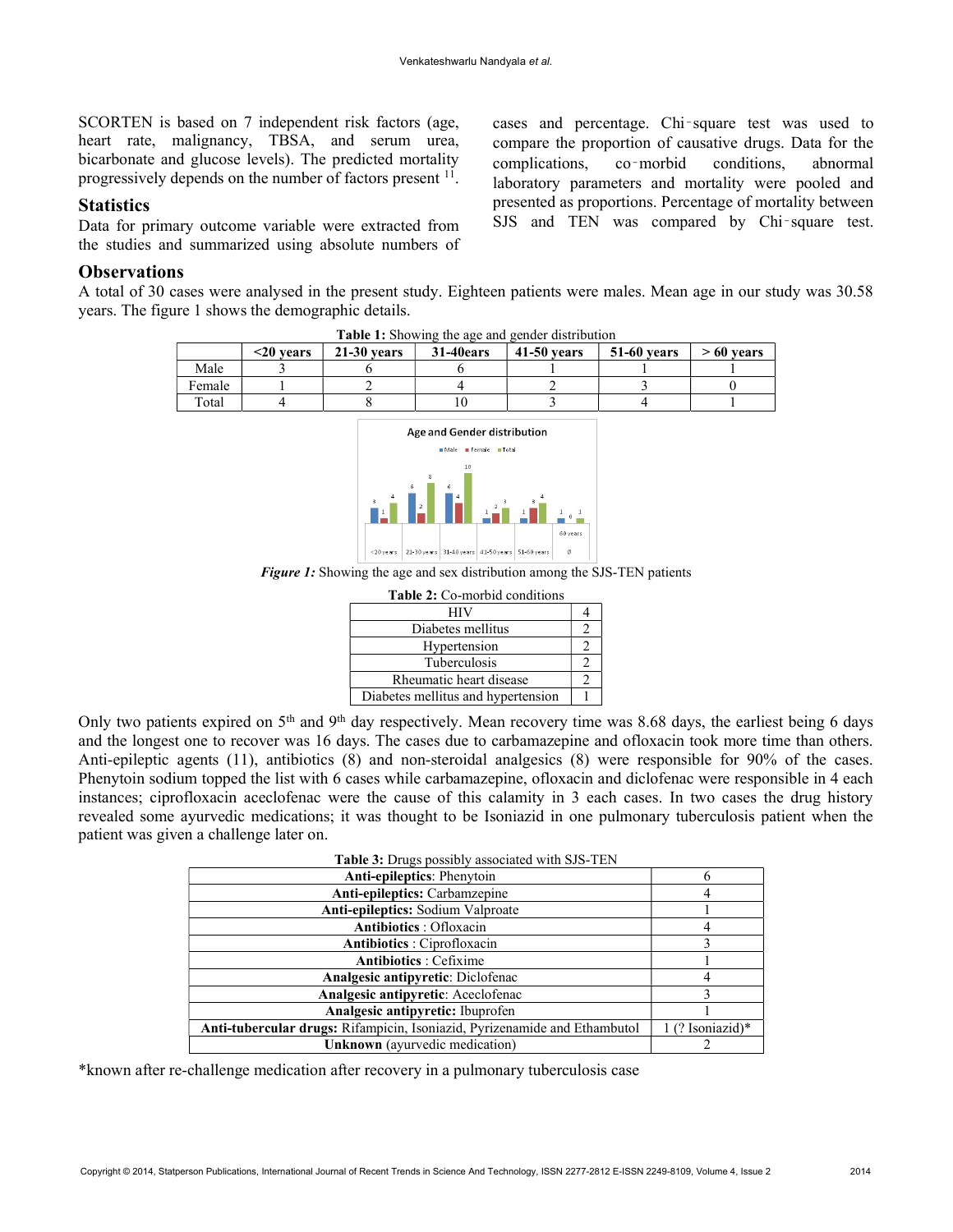| Parameter        | Number | Percentage |
|------------------|--------|------------|
| Leucocytosis     | 14     | 46.67      |
| Leucopenia       | 08     | 26.67      |
| Anaemia          |        | 33.33      |
| Thrombocytosis   | 08     | 26.67      |
| Thrombocytopenia | 12     | 40.0       |
| Eosinophilia     |        | 53.33      |

Table 4: Haematological abnormalities

#### Table 5: Hepatic abnormalities

| Parameter                           | <b>Number</b> | Percentage |
|-------------------------------------|---------------|------------|
| Elevated transaminases              |               | 33.33      |
| Elevated alkaline phosphatases      | 06            | 20.0       |
| Hyperbilirubin                      | 06            | 20.0       |
| Altered A:G ratio                   | 05            | 16.67      |
| Prolonged Prothrombin time (PT/INR) |               | 13 33      |

|  | <b>Table 6:</b> Electrolyte abnormalities |
|--|-------------------------------------------|
|  |                                           |

| Parameter                | Number | Percentage |
|--------------------------|--------|------------|
| Hypokalemia              | 09     | 30.0       |
| Reduced HCO <sub>3</sub> | 98     | 26.67      |
| Hyperkalemia             | 05     | 16.67      |
| Hyponatremia             | מו     | 06.67      |

#### Table 7: Other abnormalities

| <b>Parameter</b>                       | <b>Number</b> | Percentage |
|----------------------------------------|---------------|------------|
| Hyperglycaemia                         | 09            | 30.0       |
| Hypoglycaemia                          | 08            | 26.67      |
| Raised blood urea and Serum Creatinine | 06            | 20.0       |
| Dyslipidaemias                         | 04            | 13.33      |

#### Table 8: Complications

| <b>Complications</b>                                                                                                         | <b>Number</b> | Percentage |
|------------------------------------------------------------------------------------------------------------------------------|---------------|------------|
| Secondary skin infections                                                                                                    | 11            | 36.67      |
| Ocular (symblepharon, hypopyon, corneal scarring,<br>viral or bacterial conjunctivitis, blepharitis and corneal<br>xerosis.) | 08            | 26.67      |
| Urinary tract infection                                                                                                      | 11            | 36.67      |
| Respiratory tract infection                                                                                                  | 06            | 20.0       |
| <b>ARDS</b>                                                                                                                  | 02            | 06.67      |
| Acute renal failure                                                                                                          | 02            | 06.67      |
| Metabolic encephalopathy                                                                                                     |               | 06.67      |



Figure 2: showing complications in our study

## Treatment

Except for seven patients, all other patients received definitive therapy in the form of regular dexamethasone (7), 1000mg of methyl prednisolone pulse therapy for 3 days (6), and 100mg of dexamethasone pulse therapy for 3 days (12). Pulse therapy was given along with intravenous broad spectrum antibiotics. Five patients did not receive any steroids as they came very late with complications like sepsis and acute kidney injury. Overall, healing was noticed at 2–18 days after the onset of treatment. For dexamethasone pulse therapy, the onset of healing was on the third day of treatment; for methyl prednisolone pulse therapy, it was on the second day of pulse and for no steroid therapy it was on sixth day. The period of hospitalization ranged from 5 to 30 days, and it was lowest for methyl prednisolone pulse therapy. Apart from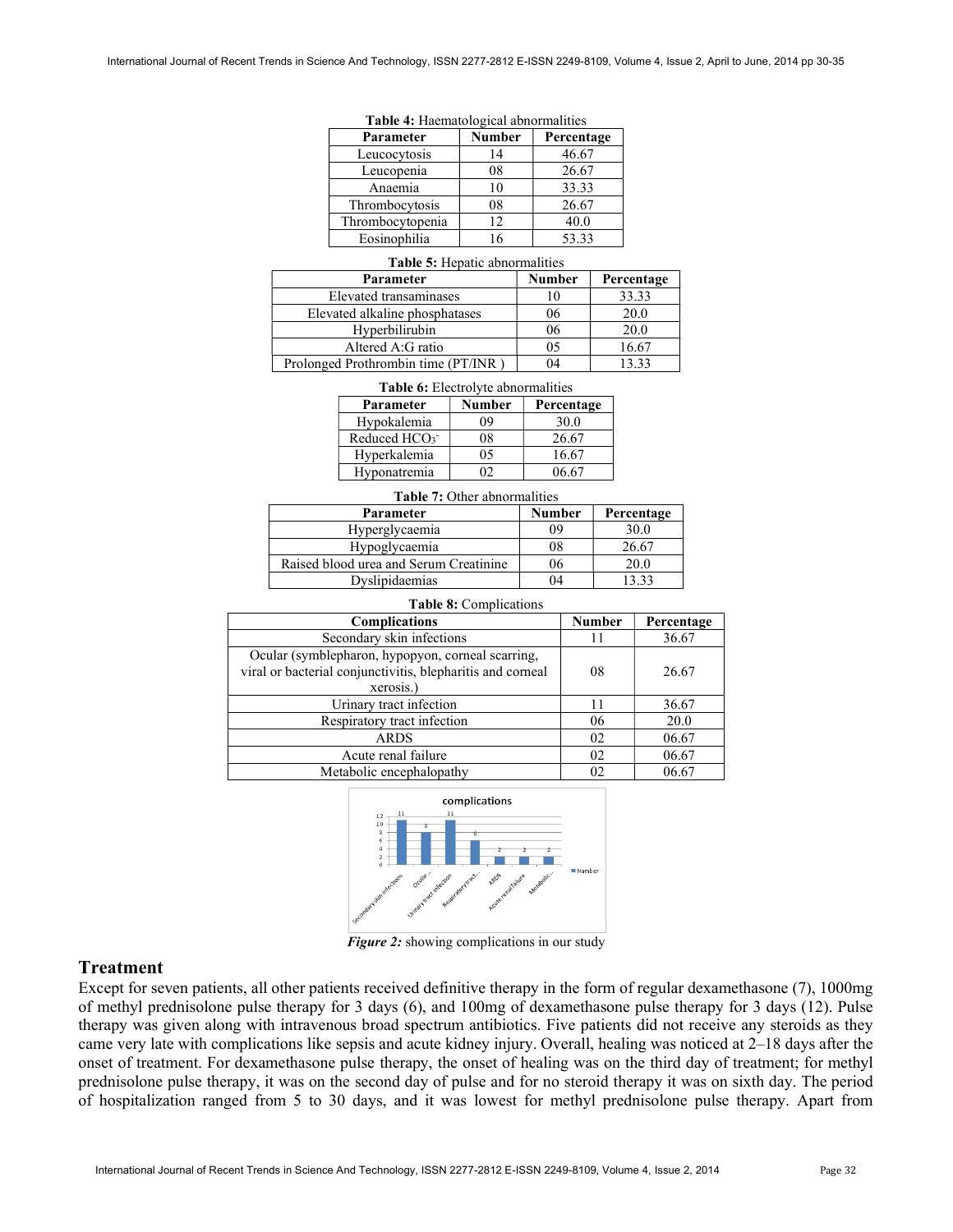hemoptysis due to gastritis in one patient, we did not record any other complications including sepsis and septicaemia, in patients on dexamethasone pulse therapy.

| Group                             | Number of<br><b>patients</b> | <b>Earliest day</b><br>healing | Completion<br>of healing | Mean days |
|-----------------------------------|------------------------------|--------------------------------|--------------------------|-----------|
| Dexamethasone pulse therapy       |                              |                                |                          | 3.88      |
| Methyl Prednisolone pulse therapy |                              |                                |                          | 3.02      |
| Dexamethasone regular therapy     |                              |                                |                          | 7.14      |
| No steroid *                      |                              | (10)                           |                          | 1.67      |

Table 9: Showing the main stay of treatment apartment barrier nursing and broad spectrum antibiotics and outcome

 $*$ Two patients expired on 5<sup>th</sup> and 9<sup>th</sup> day respectively.





Figure 5: Cutaneous lesions in case number 16



Figure 3: Muco-cutaneous lesions of oral cavity in case no  $11$  Figure 4: Muco-cutaneous lesions of genitalia in case no: 13



Figure 6: Toxic epidermonecrolysis in case no 22



Figure 7: Histopathological examination of case number 22

# **Discussion**

We studied Stevens–Johnson syndrome and toxic epidermal necrolysis, two rare but severe blistering mucocutaneous diseases that, according to our disease definitions, share common clinical and histo-pathological features but vary in the extent of epidermal detachment.  $3,6$  Both are frequently associated with drug use  $1,2,4$ . Slight male preponderance (18 males: 12 females) was noted in our study. This was in agreement with the study done by Barvaliya et al  $^{20}$  and Naveen et al  $^{21}$  which also reported a male preponderance. HIV is the most common co‑morbid condition in the patients of SJS/TEN in our study (4 patients/30) which is much lower than South Africa (78.67%) <sup>22</sup>, Togo (54.6%) <sup>23</sup> and higher than France (7.3%) <sup>24</sup>.[28,45,46] Incidence rate of SJS is 1,000

fold higher in HIV-positive patients as compared to general population in Germany<sup>25</sup>. Patel et  $aI<sup>26</sup>$  reported lower incidence of HIV as in our study. Diabetes mellitus was the next co-morbid condition noted in our series (2 DM cases + one DM and Hypertension). According to SCORETEN raised blood glucose affects badly in the recovery of the patients  $27$ . There are no generally accepted guidelines for the specific treatment of SJS/ TEN, and few controlled clinical trials have been performed due to the rarity and severity of the disease <sup>28</sup>. The use of corticosteroids in SJS/TEN is controversial <sup>29,</sup> 30, 31,32, 33, 34 . The precise action of corticosteroids in inflammatory diseases is still not well understood. They have pleomorphic immune-modulating effects, e.g. through inhibition of numerous cytokines <sup>35</sup>. Nowadays the use of corticosteroids in SJS/TEN is generally not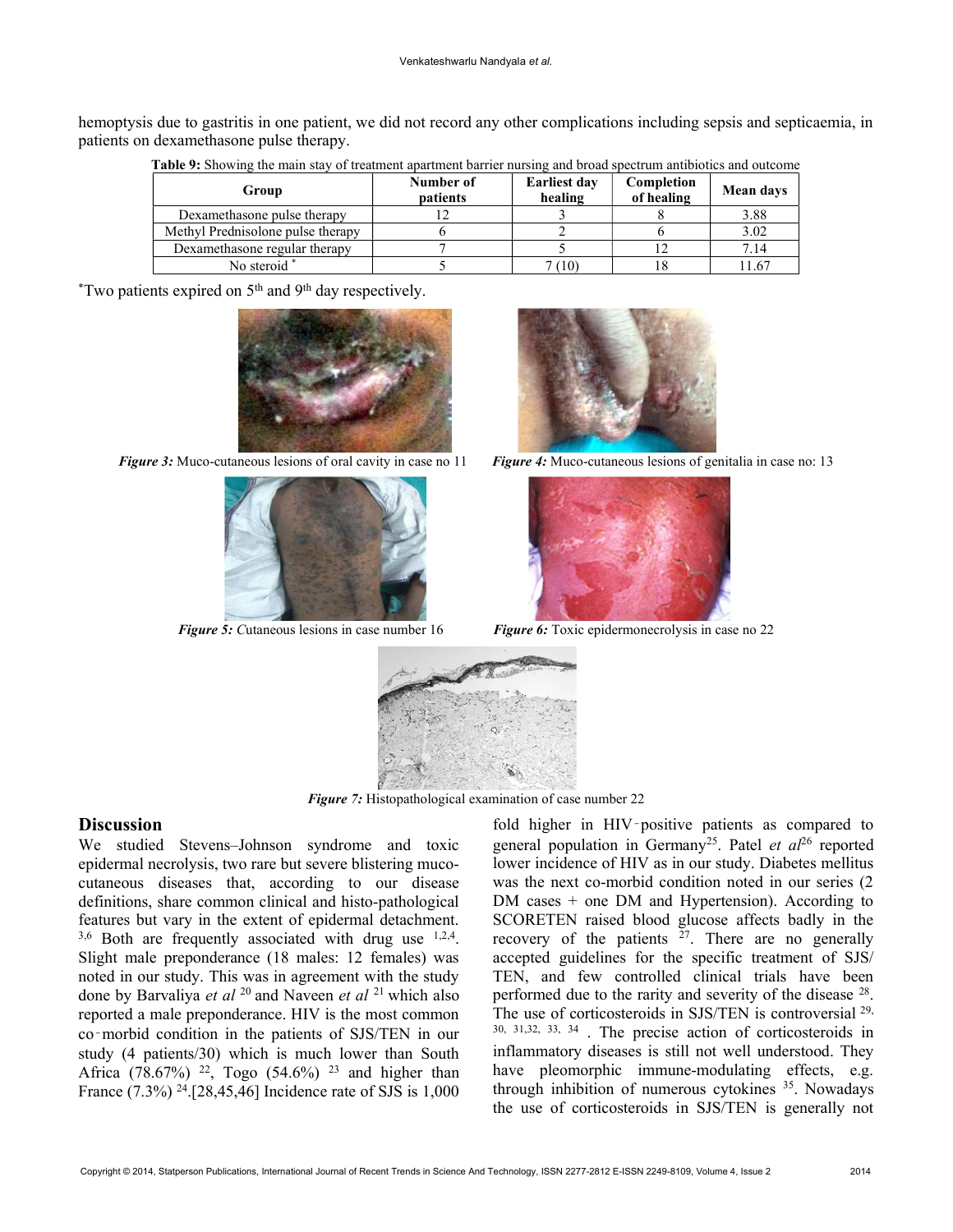advocated because of the possibility of delayed healing and the risk of infection<sup>29, 31, 34</sup>. The general negative opinion of corticosteroids is probably because they are often given too late, in too low a dose, and for too long during the process. During the healing phase corticosteroids may indeed impair wound healing and promote sepsis. However, short courses of high-dose corticosteroids in early SJS/TEN have a good rationale, as immune mechanisms are directly responsible for the cascade of events leading to apoptosis. There are only a few case reports describing pulse therapy in TEN<sup>36, 37</sup>. Initially, 1000 mg methylprednisolone was usually used, but recently dexamethasone has often been chosen for pulse therapy because it combines a strong immunosuppressive glucocorticoid with a negligible mineralo- corticoid effect. We studied the effect of dexamethasone pulse therapy (DPT) in 12 patients with SJS/TEN. The patients who received pulse steroid therapy (either methyl prednisolone or dexamethasone) recovered much earlier and with least complications as compared with regular long term steroid therapy or those without any steroid treatment. Our sample size is small and we recommend large double blind controlled study with pulse dose dexamethasone as it is cheaper than methyl prednisolone. This is more relevant at least in developing countries like India where the Medicare is mainly self financed and IVIG ( intravenous Immunoglobulin) is very costly so also the plasmapheresis.

#### Summary and Conclusions

SJS-TEN is rare but not uncommon entity in general practice. Anti-epileptics like phenytoin and carbamazepine are most common culprits followed by NSAIDs. Short term (3 days) pulse steroid therapy is well tolerated and recovery is very fast as compared to regular steroid therapy or therapy without steroid. However as the sample size is small we recommend a large study preferably a double blind study.

## Conflict of Interests

The authors declare that they have no conflict of interests.

#### **Disclosure**

This research received no specific grant from any funding agency in the public, commercial, or not-for-profit sectors.

### References

- 1. Sharma VK, Sethuraman G, Minz A. Stevens Johnson syndrome, toxic epidermal necrolysis and SJS-TEN overlap: A retrospective study of causative drugs and clinical outcome. Indian J Dermatol Venereol Leprol 2008; 74: 238-40.
- 2. Sharma VK, Sethuraman G. Adverse cutaneous reactions to drugs: An overview. J Postgrad Med 1996; 42: 15-22.
- 3. Roujeau JC, Kelly JP, Naidi L et al. Medication use and the risk of Stevens - Johnson syndrome or toxic epidermal necrolysis. N Engl J Med 1995; 333: 1600-7.
- 4. Lyell A: Toxic epidermal necrolysis: an eruption resembling scalding of the skin. Br J Dermatol 1956, 68:355-361.
- 5. Bastuji-Garin S, Rzany B, Stern RS, Shear NH, Naldi L, Roujeau JC. Clinical classification of cases of toxic epidermal necrolysis, Stevens-Johnson syndrome, and erythema multiforme. Arch Dermatol 1993; 129: 92-6.
- 6. Roujeau JC. The spectrum of Stevens-Johnson syndrome and toxic epidermal necrolysis: A clinical classification. J Invest Dermatol 1994; 102: 28S-30.
- 7. Li LF, Ma C. Epidemiological study of severe cutaneous adverse drug reactions in a city district in China. Clin Exp Dermatol 2006; 31: 642-7.
- 8. Borchers AT, Lee JL, Naguwa SM, Cheema GS, Gershwin ME. Stevens-Johnson syndrome and toxic epidermal necrolysis. Autoimmun Rev 2008; 7: 598-605.
- 9. Khambaty MM, Hsu SS. Dermatology of the patient with HIV. Emerg Med Clin North Am 2010; 28: 355-68.
- 10. Garcia-Doval I, LeCleach L, Bocquet H, Otero XL, Roujeau JC. Toxic epidermal necrolysis and Stevens-Johnson syndrome: Does early withdrawal of causative drugs decrease the risk of death? Arch Dermatol 2000; 136: 323-7.
- 11. Bastuji-Garin S, Fouchard N, Bertocchi M, Roujeau JC, Revuz J, Wolkenstein P. SCORTEN: a severity-of-illness score for toxic epidermal necrolysis. J Invest Dermatol 2000; 115: 149–153.
- 12. Yetiv JZ, Bianchine JR, Owen JA Jr. Etiologic factors of the Stevens-Johnson syndrome. South Med J 1980; 73: 599-602.
- 13. Stern RS, Chan HL. Usefulness of case report literature in determining drugs responsible for toxic epidermal necrolysis. J Am Acad Dermatol 1989; 21: 317-22.
- 14. Ruiz-Maldonado R. Acute disseminated epidermal necrosis types 1, 2, and 3: study of sixty cases. J Am Acad Dermatol 1985; 13: 623-35.
- 15. Gui llaume J-C, Roujeau J-C, Revuz J, Penso D, Touraine R. The culprit drugs in 87 cases of toxic epidermal necrolysis (Lyell's syndrome). Arch Dermatol 1987; 123: 1166-70.
- 16. R oujeau J-C, Guillaume J-C, Fabre J-P, Penso D, Flechet ML, Girre JP. Toxic epidermal necrolysis (Lyell syndrome): incidence and drug etiology in France, 1981– 1985. Arch Dermatol 1990; 126: 37-42.
- 17. Schöpf E, Stühmer A, Rzany B, Victor N, Zentgraf R, Kapp JF. Toxic epidermal necrolysis and Stevens-Johnson syndrome: an epidemiologic study from West Germany. Arch Dermatol 1991; 127: 839-42.
- 18. C orreia O, Chosidow O, Saiag P, Bastuji-Garin S, Revuz J, Roujeau J-C.Evolving pattern of drug-induced toxic epidermal necrolysis. Dermatology 1993; 186: 32-7.
- 19. C han HL, Stern RS, Arndt KA, et al. The incidence of erythema multiforme, Stevens-Johnson syndrome, and toxic epidermal necrolysis: a population- based study with particular reference to reactions caused by drugs among outpatients. Arch Dermatol 1990; 126:43-7
- 20. Barvaliya M, Sanmukhani J, Patel T, Paliwal N, Shah H, Tripathi C. Drug-induced Stevens-Johnson syndrome (SJS), toxic epidermal necrolysis (TEN), and SJSTEN